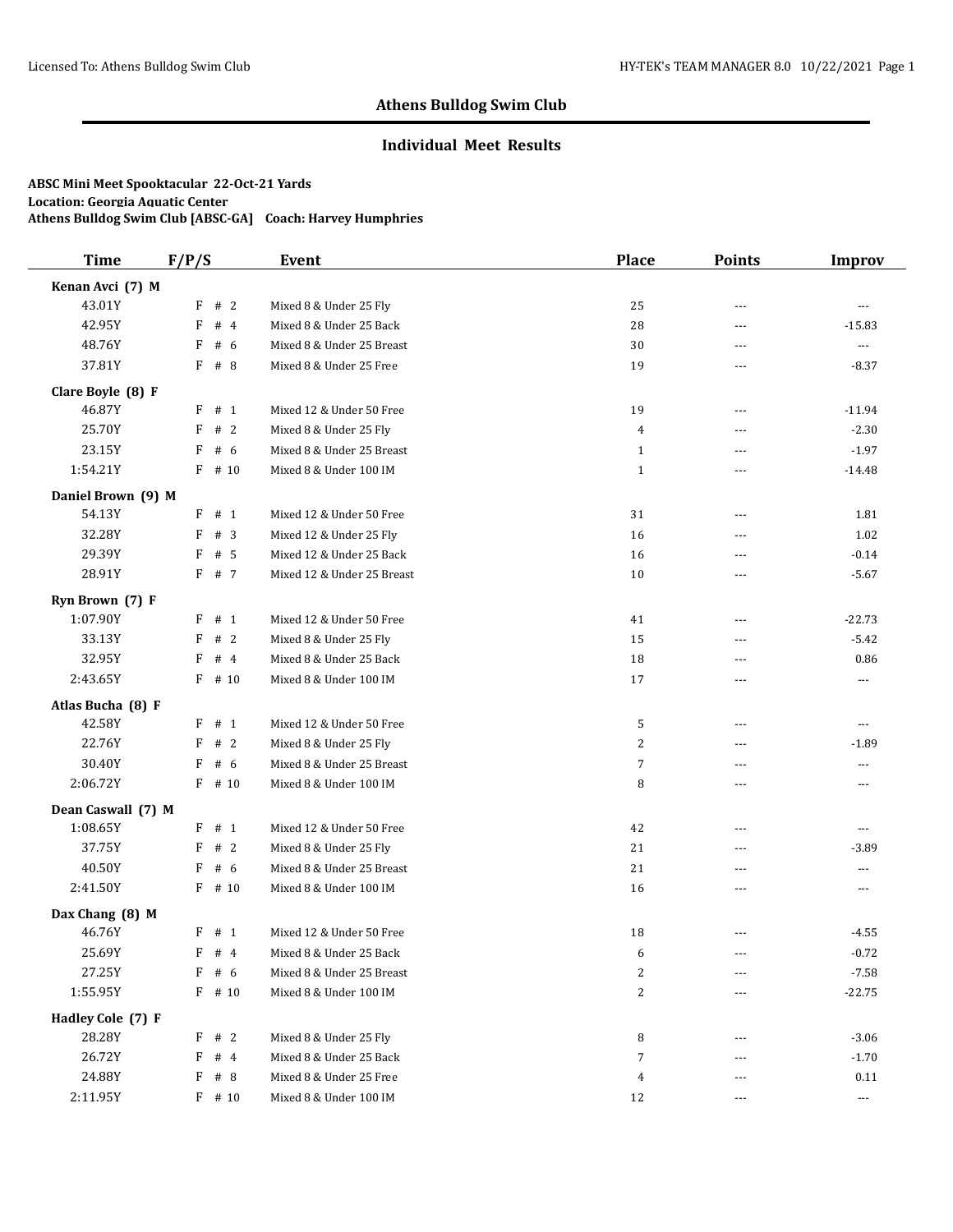## **Individual Meet Results**

| <b>Time</b>           | F/P/S      | Event                      | <b>Place</b>   | <b>Points</b>  | <b>Improv</b> |
|-----------------------|------------|----------------------------|----------------|----------------|---------------|
| Casidy Cunniff (10) F |            |                            |                |                |               |
| 42.72Y                | $F$ # 1    | Mixed 12 & Under 50 Free   | 6              | $---$          | $-7.13$       |
| 22.07Y                | #3<br>F    | Mixed 12 & Under 25 Fly    | $\overline{c}$ | ---            | ---           |
| 27.75Y                | F<br># 7   | Mixed 12 & Under 25 Breast | $\overline{4}$ | $---$          | $---$         |
| 1:59.46Y              | F<br># 9   | Mixed 12 & Under 100 IM    | 5              | $\sim$ $\sim$  | $---$         |
| Arden Dennison (8) F  |            |                            |                |                |               |
| 32.32Y                | F<br>#2    | Mixed 8 & Under 25 Fly     | 14             | $\overline{a}$ | ---           |
| 25.51Y                | F<br>#4    | Mixed 8 & Under 25 Back    | 5              | ---            | $-1.22$       |
| 35.72Y                | # $6$<br>F | Mixed 8 & Under 25 Breast  | 13             | $- - -$        | $-9.92$       |
| 26.58Y                | F<br># 8   | Mixed 8 & Under 25 Free    | 6              | ---            | 4.07          |
| Jane Fairman (10) F   |            |                            |                |                |               |
| 1:03.09Y              | # 1<br>F   | Mixed 12 & Under 50 Free   | 37             | ---            | $\cdots$      |
| 32.02Y                | F<br>#3    | Mixed 12 & Under 25 Fly    | 15             | ---            | ---           |
| 27.20Y                | F<br># 5   | Mixed 12 & Under 25 Back   | 12             | $---$          | ---           |
| 46.19Y                | F # 7      | Mixed 12 & Under 25 Breast | 23             | ---            | ---           |
| Abby Green (10) F     |            |                            |                |                |               |
| 42.06Y                | F # 1      | Mixed 12 & Under 50 Free   | 3              | ---            | ---           |
| 23.03Y                | F<br>#3    | Mixed 12 & Under 25 Fly    | 4              | $- - -$        | $---$         |
| 24.52Y                | F<br># 5   | Mixed 12 & Under 25 Back   | 6              | ---            | ---           |
| 1:56.65Y              | F # 9      | Mixed 12 & Under 100 IM    | 4              | ---            | ---           |
| Grace Green (11) F    |            |                            |                |                |               |
| 45.66Y                | F # 1      | Mixed 12 & Under 50 Free   | 11             | ---            | $---$         |
| 24.25Y                | #3<br>F    | Mixed 12 & Under 25 Fly    | 6              | ---            | ---           |
| 30.85Y                | # 7<br>F   | Mixed 12 & Under 25 Breast | 15             | ---            | ---           |
| 2:04.53Y              | F<br># 9   | Mixed 12 & Under 100 IM    | $\overline{7}$ | $---$          | $- - -$       |
| Zackary Green (10) M  |            |                            |                |                |               |
| 53.27Y                | $F$ # 1    | Mixed 12 & Under 50 Free   | 28             | $- - -$        | ---           |
| 27.90Y                | F<br># 5   | Mixed 12 & Under 25 Back   | 13             | ---            | ---           |
| 35.46Y                | # 7<br>F   | Mixed 12 & Under 25 Breast | 18             | ---            | ---           |
| 2:30.15Y              | F # 9      | Mixed 12 & Under 100 IM    | 14             | $- - -$        | $---$         |
| Graham Guidry (8) M   |            |                            |                |                |               |
| 45.77Y                | $F$ # 1    | Mixed 12 & Under 50 Free   | 14             | $\overline{a}$ | $-31.49$      |
| 29.82Y                | $F$ # 6    | Mixed 8 & Under 25 Breast  | 6              | $\cdots$       | $-11.12$      |
| 22.25Y                | #8<br>F    | Mixed 8 & Under 25 Free    | $\mathbf{1}$   | ---            | 1.12          |
| 2:13.52Y              | $F$ # 10   | Mixed 8 & Under 100 IM     | 13             | ---            | ---           |
| Mark Harris (11) M    |            |                            |                |                |               |
| 45.66Y                | F # 1      | Mixed 12 & Under 50 Free   | 11             | $---$          | $-2.07$       |
| 27.19Y                | F # 3      | Mixed 12 & Under 25 Fly    | 10             |                | ---           |
| 27.39Y                | F # 7      | Mixed 12 & Under 25 Breast | 2              |                | $\cdots$      |
| 1:56.07Y              | F # 9      | Mixed 12 & Under 100 IM    | 3              | $---$          | $\cdots$      |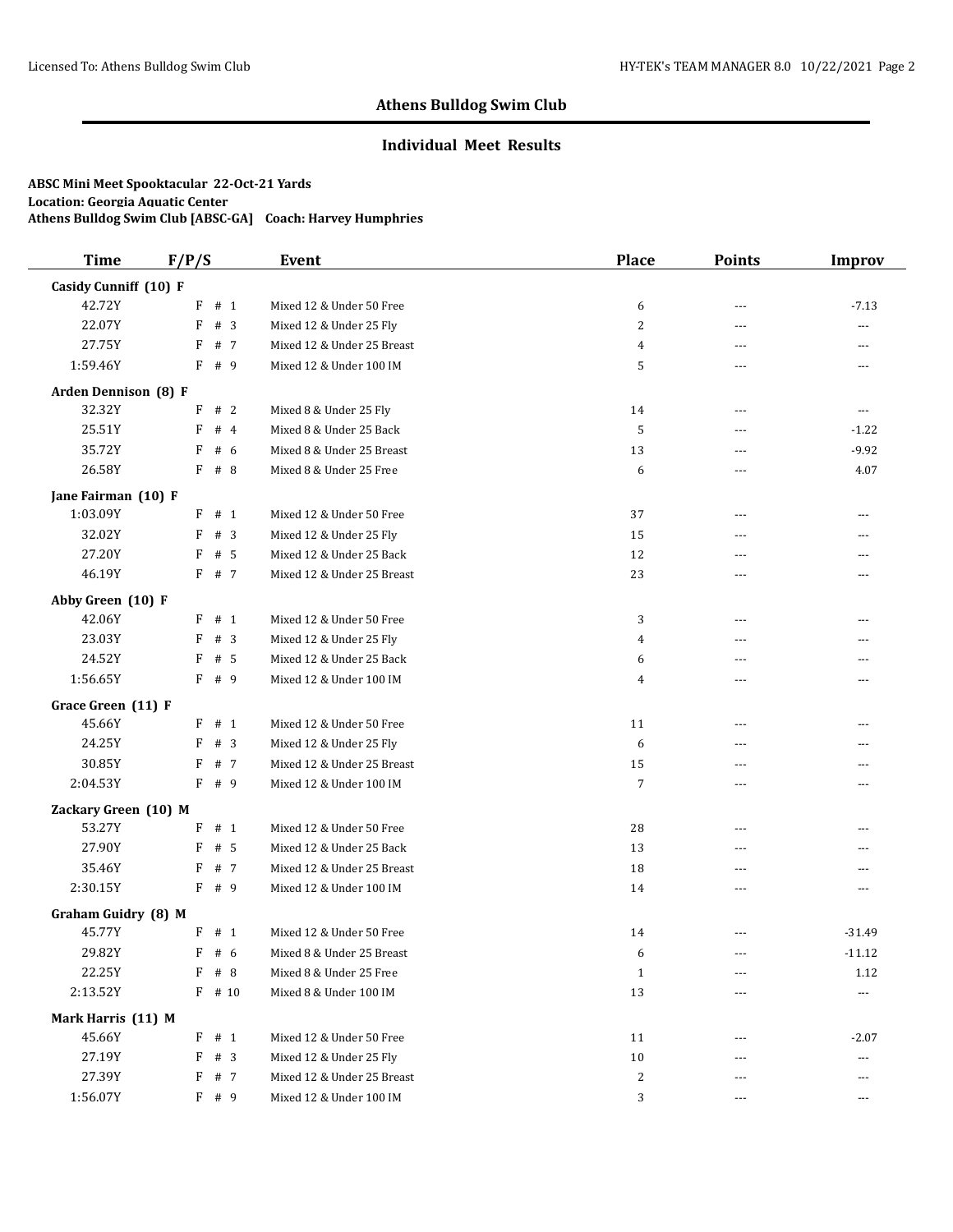## **Individual Meet Results**

| <b>Time</b>                   | F/P/S      | Event                      | <b>Place</b>   | <b>Points</b>  | <b>Improv</b>            |
|-------------------------------|------------|----------------------------|----------------|----------------|--------------------------|
| Livy Hart (8) F               |            |                            |                |                |                          |
| 53.47Y                        | # 1<br>F   | Mixed 12 & Under 50 Free   | 29             | $\overline{a}$ | $-22.80$                 |
| 27.38Y                        | F<br>#4    | Mixed 8 & Under 25 Back    | 8              | $\overline{a}$ | $-16.08$                 |
| 36.19Y                        | F<br># 6   | Mixed 8 & Under 25 Breast  | 15             | ---            | ---                      |
| 2:06.14Y                      | F<br># 10  | Mixed 8 & Under 100 IM     | $\overline{7}$ | $\overline{a}$ | $---$                    |
| Stella Hilkert (9) F          |            |                            |                |                |                          |
| 48.71Y                        | $F$ # 1    | Mixed 12 & Under 50 Free   | 20             | $\overline{a}$ | $\overline{\phantom{a}}$ |
| 29.08Y                        | #5<br>F    | Mixed 12 & Under 25 Back   | 15             | $---$          | 0.81                     |
| 33.89Y                        | # 7<br>F   | Mixed 12 & Under 25 Breast | 17             | $\overline{a}$ | ---                      |
| 2:12.44Y                      | F<br>#9    | Mixed 12 & Under 100 IM    | 9              | $---$          | $\overline{a}$           |
| Ethan King (8) M              |            |                            |                |                |                          |
| 49.22Y                        | # 1<br>F   | Mixed 12 & Under 50 Free   | 21             | $---$          | $-1.75$                  |
| 24.13Y                        | #4<br>F    | Mixed 8 & Under 25 Back    | 2              | $\overline{a}$ | $-1.07$                  |
| 31.57Y                        | # 6<br>F   | Mixed 8 & Under 25 Breast  | 11             | ---            | $-8.90$                  |
| 2:04.09Y                      | F<br># 10  | Mixed 8 & Under 100 IM     | 4              | $\overline{a}$ | $---$                    |
| Ashton Kirkland (6) M         |            |                            |                |                |                          |
| 30.64Y                        | #2<br>F    | Mixed 8 & Under 25 Fly     | 13             | $---$          | 1.04                     |
| 32.84Y                        | F<br>#4    | Mixed 8 & Under 25 Back    | 17             | ---            | 0.62                     |
| 35.85Y                        | F<br># 6   | Mixed 8 & Under 25 Breast  | 14             | $- - -$        | $\scriptstyle\cdots$     |
| 28.71Y                        | F<br>#8    | Mixed 8 & Under 25 Free    | 9              | ---            | 1.42                     |
| <b>Bradlee Kirkland (6) F</b> |            |                            |                |                |                          |
| 45.78Y                        | F<br>#2    | Mixed 8 & Under 25 Fly     | 26             | $---$          | ---                      |
| 43.22Y                        | F<br>#4    | Mixed 8 & Under 25 Back    | 29             | ---            | $-6.38$                  |
| 45.07Y                        | F<br># 6   | Mixed 8 & Under 25 Breast  | 28             | $\overline{a}$ | $\cdots$                 |
| 43.57Y                        | F<br>#8    | Mixed 8 & Under 25 Free    | 22             | ---            | $-0.56$                  |
| <b>Meyers Kirkland (6) M</b>  |            |                            |                |                |                          |
| 37.60Y                        | #2<br>F    | Mixed 8 & Under 25 Fly     | 20             | ---            | ---                      |
| 35.59Y                        | F<br>#4    | Mixed 8 & Under 25 Back    | 22             | $\overline{a}$ | 0.67                     |
| 42.69Y                        | F<br># 6   | Mixed 8 & Under 25 Breast  | 25             | ---            | $---$                    |
| 37.87Y                        | F<br># 8   | Mixed 8 & Under 25 Free    | 20             | $---$          | 3.23                     |
| Walker Kirkland (6) M         |            |                            |                |                |                          |
| 30.43Y                        | F # 2      | Mixed 8 & Under 25 Fly     | 11             | ---            | $-12.15$                 |
| 32.63Y                        | $F$ # 4    | Mixed 8 & Under 25 Back    | $16\,$         | $---$          | $-17.98$                 |
| 41.08Y                        | F<br># $6$ | Mixed 8 & Under 25 Breast  | 22             | $---$          | $\cdots$                 |
| 30.96Y                        | $F$ # 8    | Mixed 8 & Under 25 Free    | 12             | $---$          | $-6.12$                  |
| Sean Kong (10) M              |            |                            |                |                |                          |
| 1:04.94Y                      | $F$ # 1    | Mixed 12 & Under 50 Free   | 38             | ---            | $-7.44$                  |
| 45.02Y                        | F<br>#3    | Mixed 12 & Under 25 Fly    | 20             | ---            | $-1.17$                  |
| 36.50Y                        | # 5<br>F   | Mixed 12 & Under 25 Back   | 17             |                | 4.17                     |
| 45.69Y                        | F # 7      | Mixed 12 & Under 25 Breast | 22             | $---$          | $-5.08$                  |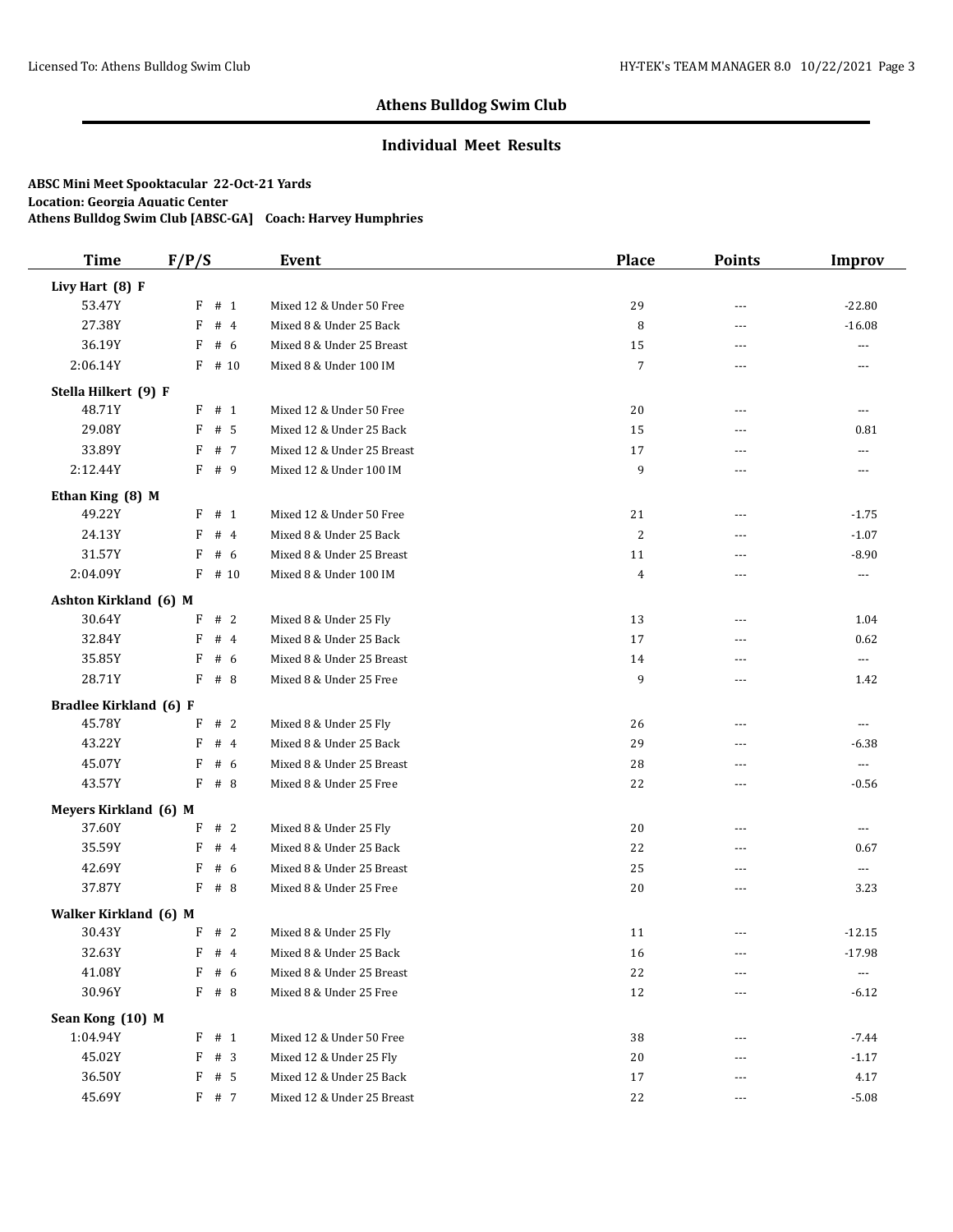### **Individual Meet Results**

| <b>Time</b>                  | F/P/S    | Event                      | <b>Place</b>   | <b>Points</b>  | <b>Improv</b>  |
|------------------------------|----------|----------------------------|----------------|----------------|----------------|
| Frazier Lavender (11) M      |          |                            |                |                |                |
| 55.65Y                       | $F$ # 1  | Mixed 12 & Under 50 Free   | 32             | $---$          | $-0.82$        |
| 30.41Y                       | F<br>#3  | Mixed 12 & Under 25 Fly    | 14             | ---            | ---            |
| 27.76Y                       | F<br># 7 | Mixed 12 & Under 25 Breast | 6              | $- - -$        | $\cdots$       |
| 2:18.63Y                     | # 9<br>F | Mixed 12 & Under 100 IM    | 11             | $\overline{a}$ | $---$          |
| Bennet Lee (7) M             |          |                            |                |                |                |
| 47.97Y                       | F<br>#2  | Mixed 8 & Under 25 Fly     | 27             | $\cdots$       | ---            |
| 37.72Y                       | #4<br>F  | Mixed 8 & Under 25 Back    | 25             | ---            | ---            |
| 52.27Y                       | # 6<br>F | Mixed 8 & Under 25 Breast  | 32             | $- - -$        | $- - -$        |
| 39.70Y                       | F<br># 8 | Mixed 8 & Under 25 Free    | 21             |                | ---            |
| Jacob Li (8) M               |          |                            |                |                |                |
| 42.51Y                       | F<br># 1 | Mixed 12 & Under 50 Free   | $\overline{4}$ | $\cdots$       | $-29.68$       |
| 29.37Y                       | F<br>#4  | Mixed 8 & Under 25 Back    | 12             | ---            | 1.64           |
| 31.34Y                       | F<br># 6 | Mixed 8 & Under 25 Breast  | 10             | ---            | 3.39           |
| 2:07.12Y                     | $F$ # 10 | Mixed 8 & Under 100 IM     | 9              | ---            | ---            |
| Harper Lindstrom (10) F      |          |                            |                |                |                |
| 39.62Y                       | $F$ # 1  | Mixed 12 & Under 50 Free   | $\mathbf{1}$   | $---$          | $-3.93$        |
| 20.83Y                       | F<br>#3  | Mixed 12 & Under 25 Fly    | $\mathbf{1}$   | $- - -$        | $\overline{a}$ |
| 28.34Y                       | # 7<br>F | Mixed 12 & Under 25 Breast | 8              | $- - -$        | ---            |
| 1:50.46Y                     | F # 9    | Mixed 12 & Under 100 IM    | $\mathbf{1}$   | ---            | ---            |
| Richard Liu (6) M            |          |                            |                |                |                |
| 1:12.27Y                     | F # 1    | Mixed 12 & Under 50 Free   | 44             | ---            | $- - -$        |
| 39.41Y                       | F<br>#4  | Mixed 8 & Under 25 Back    | 26             | $- - -$        | ---            |
| 36.90Y                       | # 6<br>F | Mixed 8 & Under 25 Breast  | 17             | ---            | ---            |
| 31.97Y                       | F<br># 8 | Mixed 8 & Under 25 Free    | 14             | $---$          | $- - -$        |
| Yina Liu (7) F               |          |                            |                |                |                |
| 34.50Y                       | #2<br>F  | Mixed 8 & Under 25 Fly     | 18             | $- - -$        | $- - -$        |
| 27.83Y                       | F<br>#4  | Mixed 8 & Under 25 Back    | 9              | ---            | ---            |
| 37.22Y                       | # 6<br>F | Mixed 8 & Under 25 Breast  | 19             | ---            | ---            |
| 27.81Y                       | $F$ # 8  | Mixed 8 & Under 25 Free    | 8              | $- - -$        | $---$          |
| Lucy Malutinok (9) F         |          |                            |                |                |                |
| 50.76Y                       | $F$ # 1  | Mixed 12 & Under 50 Free   | 24             | ---            | $-1.00$        |
| 28.26Y                       | $F$ # 3  | Mixed 12 & Under 25 Fly    | 12             | ---            | ---            |
| 24.45Y                       | F<br># 5 | Mixed 12 & Under 25 Back   | 5              | $---$          | ---            |
| 28.06Y                       | $F$ # 7  | Mixed 12 & Under 25 Breast | 7              | ---            | $\cdots$       |
| <b>Tucker Matthews (8) M</b> |          |                            |                |                |                |
| 23.25Y                       | F<br>#2  | Mixed 8 & Under 25 Fly     | 3              | $- - -$        | $-1.45$        |
| 25.02Y                       | F<br>#4  | Mixed 8 & Under 25 Back    | $\overline{4}$ |                | $-0.19$        |
| 27.28Y                       | F # 6    | Mixed 8 & Under 25 Breast  | 3              |                | $\cdots$       |
| 2:04.12Y                     | $F$ # 10 | Mixed 8 & Under 100 IM     | 5              | $---$          | ---            |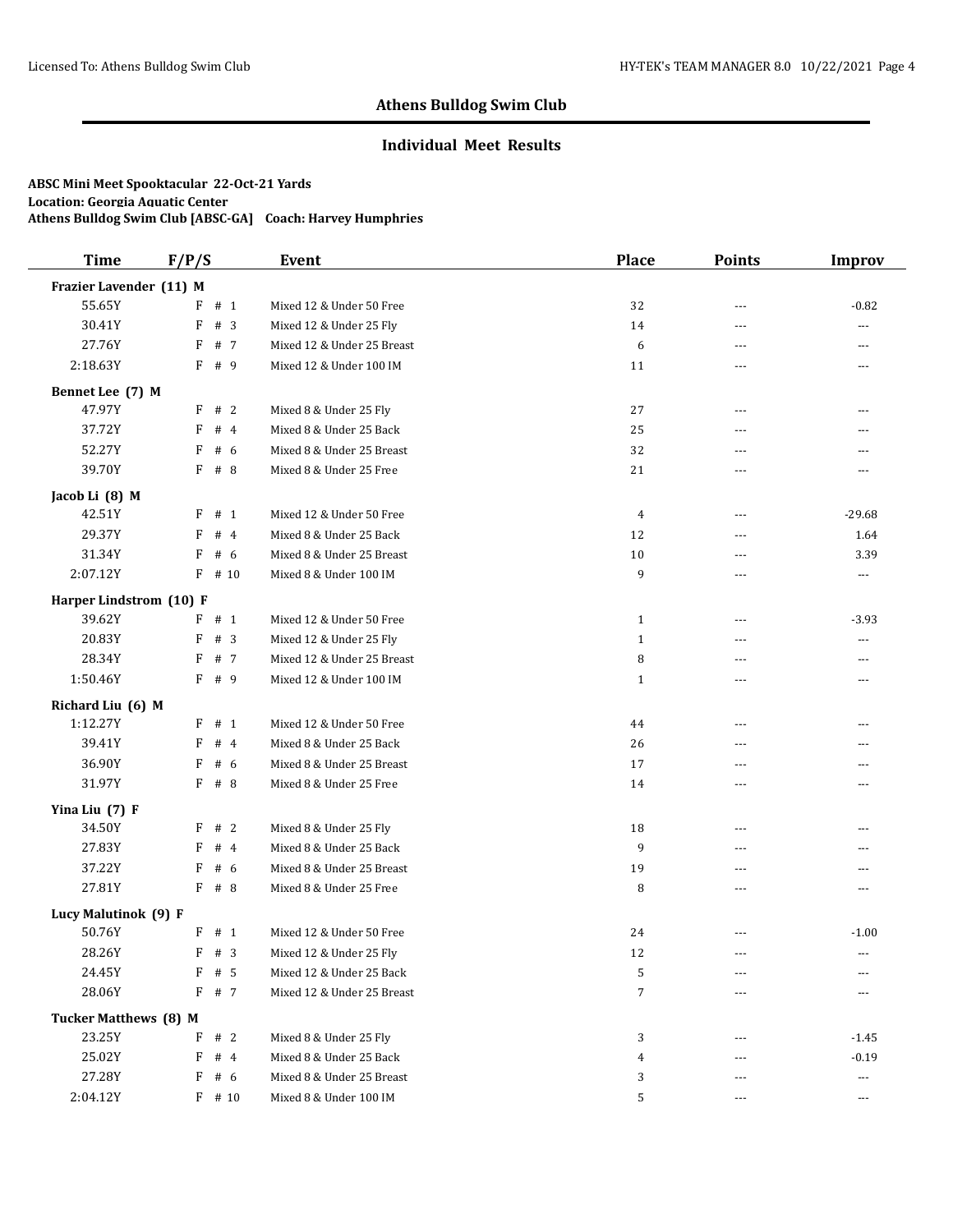## **Individual Meet Results**

| <b>Time</b>             | F/P/S    | Event                      | <b>Place</b>   | <b>Points</b>  | <b>Improv</b>            |
|-------------------------|----------|----------------------------|----------------|----------------|--------------------------|
| Aly McCullough (7) F    |          |                            |                |                |                          |
| 29.00Y                  | F # 2    | Mixed 8 & Under 25 Fly     | 9              | $\overline{a}$ | $-2.99$                  |
| 28.51Y                  | #4<br>F  | Mixed 8 & Under 25 Back    | 10             | ---            | $-2.43$                  |
| 37.02Y                  | F<br>#6  | Mixed 8 & Under 25 Breast  | 18             | ---            | $-10.93$                 |
| 23.77Y                  | # 8<br>F | Mixed 8 & Under 25 Free    | 3              | $---$          | $-0.62$                  |
| Emily Miller (10) F     |          |                            |                |                |                          |
| 45.91Y                  | # 1<br>F | Mixed 12 & Under 50 Free   | 16             | $---$          | $-2.90$                  |
| 22.07Y                  | F<br>#3  | Mixed 12 & Under 25 Fly    | 2              | $\overline{a}$ | ---                      |
| 22.47Y                  | F<br># 5 | Mixed 12 & Under 25 Back   | $\overline{2}$ | $- - -$        | ---                      |
| 28.75Y                  | F # 7    | Mixed 12 & Under 25 Breast | 9              | ---            | ---                      |
| Lincoln Miller (8) M    |          |                            |                |                |                          |
| 39.62Y                  | #2<br>F  | Mixed 8 & Under 25 Fly     | 23             | $---$          | ---                      |
| 34.66Y                  | #4<br>F  | Mixed 8 & Under 25 Back    | 21             | ---            | ---                      |
| 57.88Y                  | F<br>#6  | Mixed 8 & Under 25 Breast  | 33             | ---            | ---                      |
| 45.72Y                  | $F$ # 8  | Mixed 8 & Under 25 Free    | 23             | ---            | ---                      |
| Anita Mohseni (6) F     |          |                            |                |                |                          |
| 35.50Y                  | F # 2    | Mixed 8 & Under 25 Fly     | 19             | $---$          | $-3.96$                  |
| 36.50Y                  | F<br>#4  | Mixed 8 & Under 25 Back    | 23             | $- - -$        | 1.29                     |
| 42.39Y                  | F<br># 6 | Mixed 8 & Under 25 Breast  | 24             | ---            | $\hspace{0.05cm} \ldots$ |
| 31.71Y                  | $F$ # 8  | Mixed 8 & Under 25 Free    | 13             | ---            | 0.34                     |
| Arad Mohseni (10) M     |          |                            |                |                |                          |
| 59.97Y                  | F # 1    | Mixed 12 & Under 50 Free   | 36             | $\cdots$       | $-13.48$                 |
| 37.07Y                  | F<br>#3  | Mixed 12 & Under 25 Fly    | 18             | $\sim$ $\sim$  | $-4.44$                  |
| 29.22Y                  | F<br>#7  | Mixed 12 & Under 25 Breast | 12             | ---            | $-3.49$                  |
| 2:32.45Y                | F<br># 9 | Mixed 12 & Under 100 IM    | 15             | $- - -$        | $-9.13$                  |
| Cora Osburn (12) F      |          |                            |                |                |                          |
| 45.69Y                  | F # 1    | Mixed 12 & Under 50 Free   | 13             | $\sim$ $\sim$  | ---                      |
| 29.13Y                  | F<br>#3  | Mixed 12 & Under 25 Fly    | 13             | ---            | ---                      |
| 29.01Y                  | # 5<br>F | Mixed 12 & Under 25 Back   | 14             | ---            | ---                      |
| 30.63Y                  | F<br># 7 | Mixed 12 & Under 25 Breast | 14             | ---            | ---                      |
| Stella Palladino (10) F |          |                            |                |                |                          |
| 45.91Y                  | F # 1    | Mixed 12 & Under 50 Free   | 16             | $---$          | $-1.92$                  |
| 24.10Y                  | $F$ # 3  | Mixed 12 & Under 25 Fly    | $\mathcal{P}$  | $\cdots$       | $-6.28$                  |
| 27.71Y                  | F<br># 7 | Mixed 12 & Under 25 Breast | 3              | ---            | $-11.49$                 |
| 1:55.46Y                | F # 9    | Mixed 12 & Under 100 IM    | 2              | ---            | $-12.38$                 |
| Angelina Pan (8) F      |          |                            |                |                |                          |
| 1:17.63Y                | # 1<br>F | Mixed 12 & Under 50 Free   | 46             | ---            | $\cdots$                 |
| 41.70Y                  | F<br>#2  | Mixed 8 & Under 25 Fly     | 24             |                | $-1.38$                  |
| 30.34Y                  | F<br>#4  | Mixed 8 & Under 25 Back    | 13             | ---            | $-5.71$                  |
| 44.46Y                  | F # 6    | Mixed 8 & Under 25 Breast  | 27             | ---            | $-7.05$                  |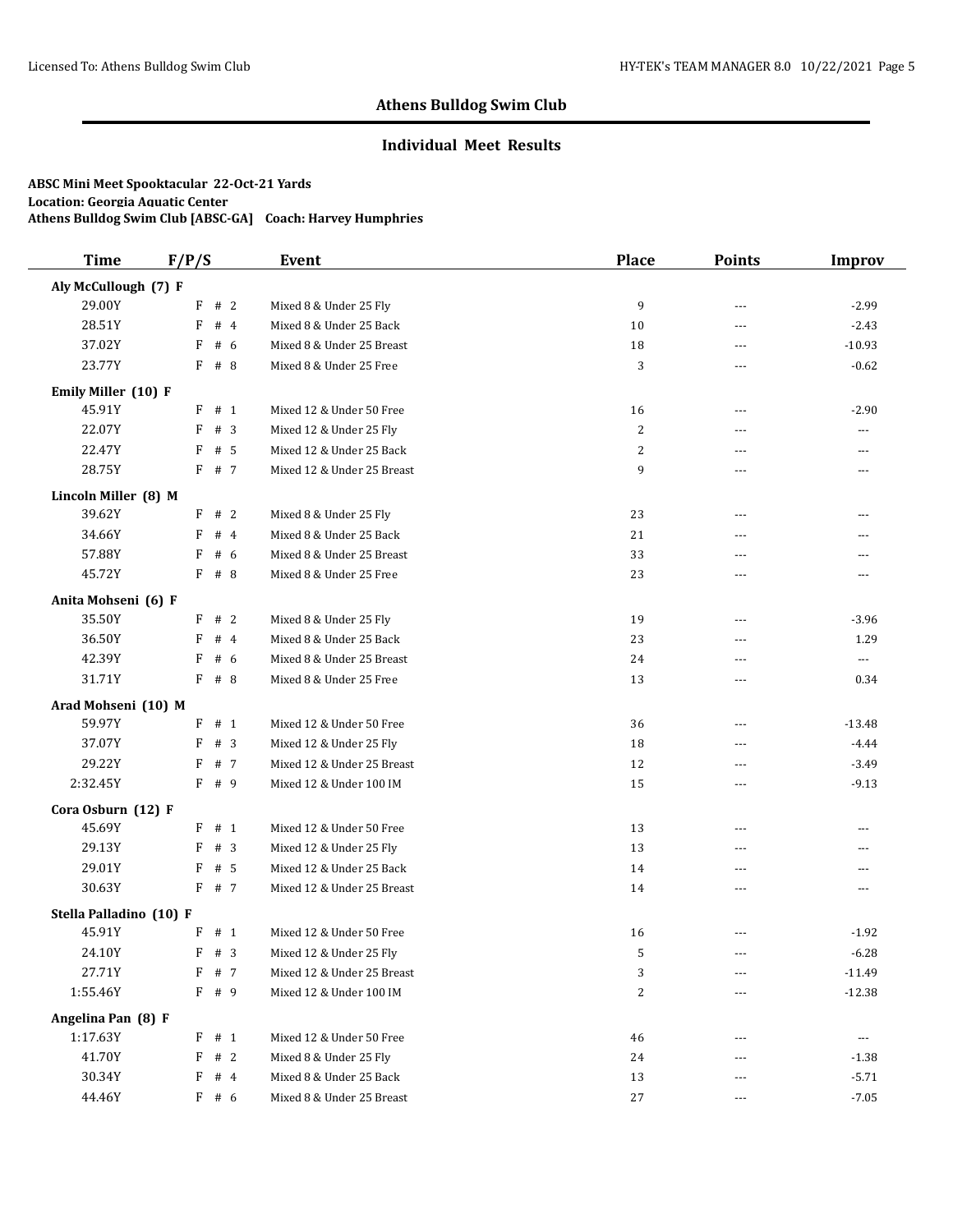## **Individual Meet Results**

| <b>Time</b>            | F/P/S    | Event                      | <b>Place</b>   | <b>Points</b> | <b>Improv</b> |
|------------------------|----------|----------------------------|----------------|---------------|---------------|
| Kaleigh Payne (11) F   |          |                            |                |               |               |
| 44.78Y                 | $F$ # 1  | Mixed 12 & Under 50 Free   | 10             | $\sim$ $\sim$ | 1.21          |
| 26.71Y                 | F<br>#3  | Mixed 12 & Under 25 Fly    | 8              | ---           | ---           |
| 24.27Y                 | F<br># 5 | Mixed 12 & Under 25 Back   | $\overline{4}$ | $---$         | ---           |
| 25.94Y                 | F<br># 7 | Mixed 12 & Under 25 Breast | $\mathbf{1}$   | $---$         | ---           |
| Karoline Payne (10) F  |          |                            |                |               |               |
| 1:05.62Y               | # 1<br>F | Mixed 12 & Under 50 Free   | 39             | $---$         | 2.39          |
| 25.75Y                 | F<br># 5 | Mixed 12 & Under 25 Back   | 11             | $---$         | ---           |
| 27.75Y                 | # 7<br>F | Mixed 12 & Under 25 Breast | $\overline{4}$ | $-$           | ---           |
| 2:45.50Y               | F<br># 9 | Mixed 12 & Under 100 IM    | 17             | ---           | ---           |
| Daniel Peters (7) M    |          |                            |                |               |               |
| 1:10.14Y               | # 1<br>F | Mixed 12 & Under 50 Free   | 43             | $---$         | ---           |
| 40.35Y                 | #4<br>F  | Mixed 8 & Under 25 Back    | 27             | $---$         | ---           |
| 49.01Y                 | F<br># 6 | Mixed 8 & Under 25 Breast  | 31             | ---           | ---           |
| 33.00Y                 | $F$ # 8  | Mixed 8 & Under 25 Free    | 15             | $- - -$       | ---           |
| Gavin Reed (9) M       |          |                            |                |               |               |
| 44.38Y                 | F<br># 1 | Mixed 12 & Under 50 Free   | 9              | $---$         | $-3.15$       |
| 25.44Y                 | F<br>#3  | Mixed 12 & Under 25 Fly    | 7              | $-$           | ---           |
| 25.13Y                 | F<br># 5 | Mixed 12 & Under 25 Back   | 8              | ---           | ---           |
| 2:18.20Y               | $F$ # 9  | Mixed 12 & Under 100 IM    | 10             | $- - -$       | ---           |
| Ellis Rudow (8) F      |          |                            |                |               |               |
| 39.03Y                 | F # 2    | Mixed 8 & Under 25 Fly     | 22             | $- - -$       | ---           |
| 30.93Y                 | F<br>#4  | Mixed 8 & Under 25 Back    | 14             | ---           | ---           |
| 47.56Y                 | F<br># 6 | Mixed 8 & Under 25 Breast  | 29             | ---           | ---           |
| 34.03Y                 | F<br># 8 | Mixed 8 & Under 25 Free    | 18             | $---$         | ---           |
| Lane Rudow (9) F       |          |                            |                |               |               |
| 54.03Y                 | # 1<br>F | Mixed 12 & Under 50 Free   | 30             | $-$           | ---           |
| 27.52Y                 | F<br>#3  | Mixed 12 & Under 25 Fly    | 11             | $---$         | ---           |
| 25.07Y                 | # 5<br>F | Mixed 12 & Under 25 Back   | $\overline{7}$ | $- - -$       | ---           |
| 35.94Y                 | F<br># 7 | Mixed 12 & Under 25 Breast | 19             | ---           | ---           |
| Ben Sabatinelli (10) M |          |                            |                |               |               |
| 58.06Y                 | F # 1    | Mixed 12 & Under 50 Free   | 35             | ---           | 2.27          |
| 27.07Y                 | $F$ # 3  | Mixed 12 & Under 25 Fly    | 9              | ---           | ---           |
| 32.38Y                 | F<br># 7 | Mixed 12 & Under 25 Breast | 16             | $\cdots$      | ---           |
| 2:59.52Y               | F # 9    | Mixed 12 & Under 100 IM    | 18             | ---           | ---           |
| Cole Sabatinelli (7) M |          |                            |                |               |               |
| 1:18.52Y               | F<br># 1 | Mixed 12 & Under 50 Free   | 47             | ---           |               |
| 33.13Y                 | F<br>#2  | Mixed 8 & Under 25 Fly     | 15             | $---$         | ---           |
| 36.69Y                 | $F$ # 6  | Mixed 8 & Under 25 Breast  | 16             |               | ---           |
| 33.32Y                 | F # 8    | Mixed 8 & Under 25 Free    | 17             | $\cdots$      | $-5.41$       |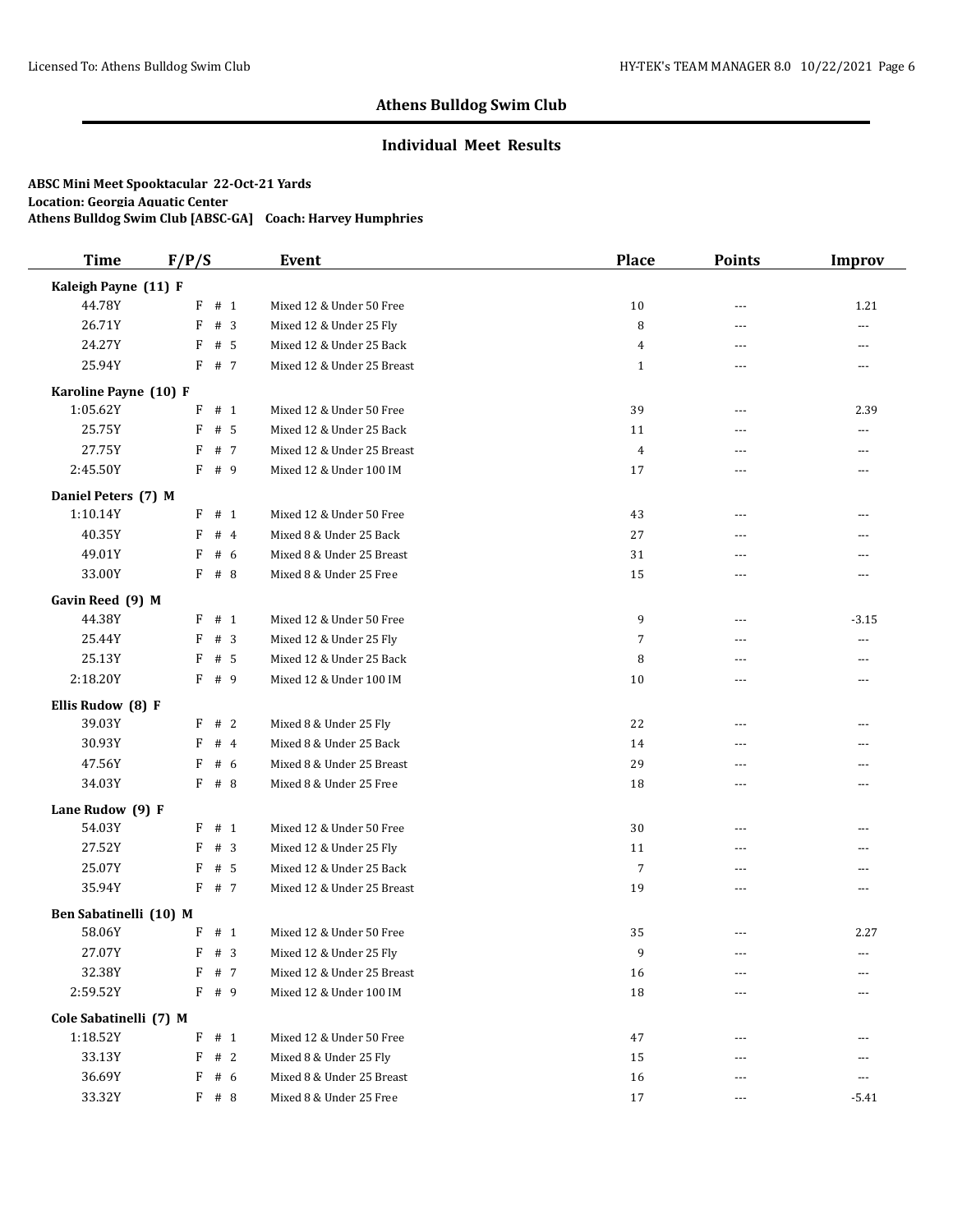### **Individual Meet Results**

| <b>Time</b>             | F/P/S     | Event                      | <b>Place</b>   | <b>Points</b>  | <b>Improv</b>        |
|-------------------------|-----------|----------------------------|----------------|----------------|----------------------|
| Adelaina Shaffer (9) F  |           |                            |                |                |                      |
| 49.88Y                  | $F$ # 1   | Mixed 12 & Under 50 Free   | 23             | $\sim$ $\sim$  | $-2.44$              |
| 25.50Y                  | F<br>#5   | Mixed 12 & Under 25 Back   | 10             | ---            | $-2.67$              |
| 29.94Y                  | F<br># 7  | Mixed 12 & Under 25 Breast | 13             | ---            | $-3.39$              |
| 2:03.94Y                | # 9<br>F  | Mixed 12 & Under 100 IM    | 6              | $---$          | $-49.02$             |
| Ches Steele (8) M       |           |                            |                |                |                      |
| 30.50Y                  | #2<br>F   | Mixed 8 & Under 25 Fly     | 12             | $---$          | ---                  |
| 33.65Y                  | #4<br>F   | Mixed 8 & Under 25 Back    | 20             | $\overline{a}$ | ---                  |
| 31.01Y                  | # 6<br>F  | Mixed 8 & Under 25 Breast  | 8              | $- - -$        | ---                  |
| 27.19Y                  | F<br># 8  | Mixed 8 & Under 25 Free    | 7              | ---            | ---                  |
| Wilder Steele (6) M     |           |                            |                |                |                      |
| 34.44Y                  | #2<br>F   | Mixed 8 & Under 25 Fly     | 17             | $---$          | $-1.63$              |
| 28.62Y                  | #4<br>F   | Mixed 8 & Under 25 Back    | 11             | ---            | $-8.35$              |
| 41.40Y                  | F<br>#6   | Mixed 8 & Under 25 Breast  | 23             | ---            | $\cdots$             |
| 25.90Y                  | F # 8     | Mixed 8 & Under 25 Free    | 5              | ---            | $-0.92$              |
| Campbell Sullivan (8) F |           |                            |                |                |                      |
| 45.87Y                  | F<br># 1  | Mixed 12 & Under 50 Free   | 15             | $---$          | $\scriptstyle\cdots$ |
| 24.53Y                  | F<br>#4   | Mixed 8 & Under 25 Back    | 3              | $- - -$        | $-1.43$              |
| 28.52Y                  | F<br>#6   | Mixed 8 & Under 25 Breast  | $\overline{4}$ | ---            | ---                  |
| 2:08.78Y                | F<br># 10 | Mixed 8 & Under 100 IM     | 10             | ---            | ---                  |
| John Templin (7) M      |           |                            |                |                |                      |
| 42.81Y                  | $F$ # 1   | Mixed 12 & Under 50 Free   | 7              | $- - -$        | $-17.07$             |
| 21.78Y                  | F<br>#2   | Mixed 8 & Under 25 Fly     | $\mathbf{1}$   | $\sim$ $\sim$  | $-4.66$              |
| 23.37Y                  | F<br>#4   | Mixed 8 & Under 25 Back    | $\mathbf{1}$   | ---            | $-5.73$              |
| 1:56.72Y                | F<br># 10 | Mixed 8 & Under 100 IM     | 3              | $- - -$        | $-37.35$             |
| Pirie Tomlinson (7) F   |           |                            |                |                |                      |
| 52.31Y                  | $F$ # 1   | Mixed 12 & Under 50 Free   | 26             | $\sim$ $\sim$  | $-5.59$              |
| 31.70Y                  | F<br>#6   | Mixed 8 & Under 25 Breast  | 12             | ---            | $-2.89$              |
| 23.72Y                  | F<br>#8   | Mixed 8 & Under 25 Free    | 2              | ---            | $-0.14$              |
| 2:09.32Y                | F<br># 10 | Mixed 8 & Under 100 IM     | 11             | $\overline{a}$ | $-13.36$             |
| Sofia Torres (11) F     |           |                            |                |                |                      |
| 53.02Y                  | $F$ # 1   | Mixed 12 & Under 50 Free   | 27             | $---$          | $-8.23$              |
| 38.64Y                  | $F$ # 3   | Mixed 12 & Under 25 Fly    | 19             | $\cdots$       | ---                  |
| 41.89Y                  | F<br># 7  | Mixed 12 & Under 25 Breast | 21             | ---            | ---                  |
| 2:36.13Y                | F<br># 9  | Mixed 12 & Under 100 IM    | 16             | ---            | ---                  |
| Carter Townsend (8) M   |           |                            |                |                |                      |
| 1:17.25Y                | F<br># 1  | Mixed 12 & Under 50 Free   | 45             | $---$          | ---                  |
| 37.50Y                  | F<br>#4   | Mixed 8 & Under 25 Back    | 24             |                |                      |
| 28.94Y                  | F<br># 8  | Mixed 8 & Under 25 Free    | 10             |                | ---                  |
| 2:57.15Y                | $F$ # 10  | Mixed 8 & Under 100 IM     | 18             |                | ---                  |